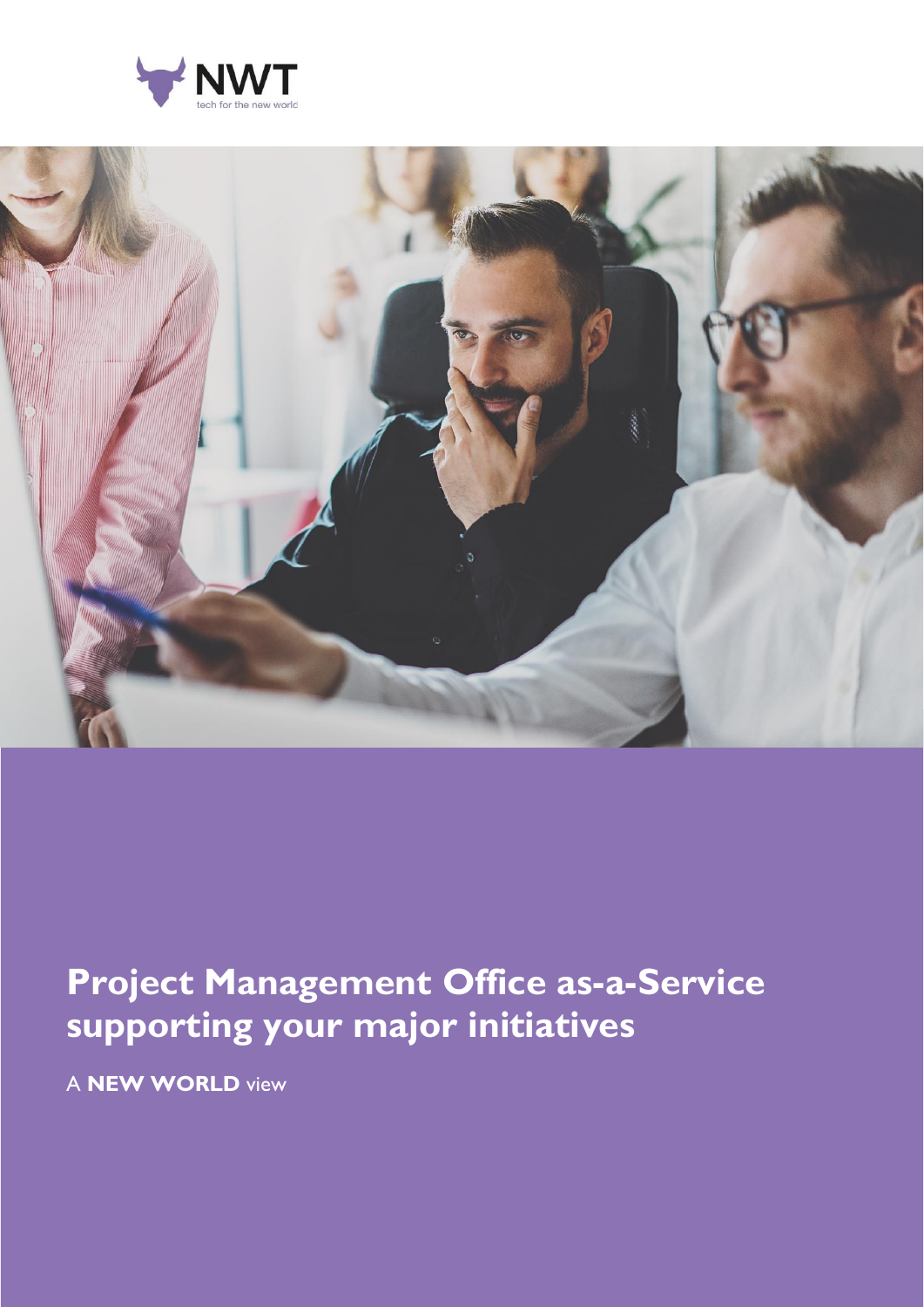### **A consistent approach to project management**

While many companies are ready and willing to embrace cloud, they often do not have the skills, knowledge and experience in terms of available resources to meet the challenge of implementation or migration. Without an enterprise approach to project management, including all elements of the organisation that are linked to this key aspect of digital transformation, you may be facing the same sort of issues we see with other deployments, such as a lack of synchronisation, slow decision making, scalability issues, benefit and value recognition, as well as basic monitoring and reporting.

Normally, within the business there is one prominent department or Project Management Office (PMO) that supports major projects, ensures a consistent approach to project management throughout the organisation and is typically where standards, methodologies, processes, templates, tools and records are created and maintained. Usually this tends to be the IT organisation, but to be successful with cloud deployments it may be worth considering the implementation of a PMO at an enterprise level.

NWT believes that a specific PMO is required for the introduction, migration journey and benefit realisation of the cloud, as the characteristics of cloud platforms require a different level of interaction and management.

A PMO is usually created to support a major initiative such as the journey to the cloud. Cloud adoption will consist of multiple projects as businesses look to migrate their applications to a new cloud-enabled platform and plan for the development of new cloud-enable applications to take advantage of the opportunities that cloud provides.

For many clients, the task of setting up a PMO or improving a PMO's functionality can be a daunting challenge. Often organisations see the initial setup as a straightforward task, perhaps no different than any other minor reorganisation, however they soon realise that even the basics of who is going to run the PMO requires more thought than just promoting an existing project manager.

It is not uncommon for politics to also play a part in determining the PMO's roles, responsibilities and authority levels and to whom it reports within the organisation. Typical issues include:

- Finding that organisational boundaries inhibit or prevent the development of information needed to make decisions about projects
- Projects are not tied to the strategic planning process
- Investment benefits are not being realised
- Lack of business relevant metrics that show how well projects are supporting the business
- Lack of project information needed to make investment decisions
- Concerns that the PMO is not actually functioning as well as it is might.

Cloud projects are highly complex and without a strong PMO, can be difficult and costly to deliver. Finding in-house team members with the expertise your project may encounter may prove difficult. Project managers for cloud for example, should understand the technology, which gives them the authority to drive discussions around planning with engineers and business leaders alike.

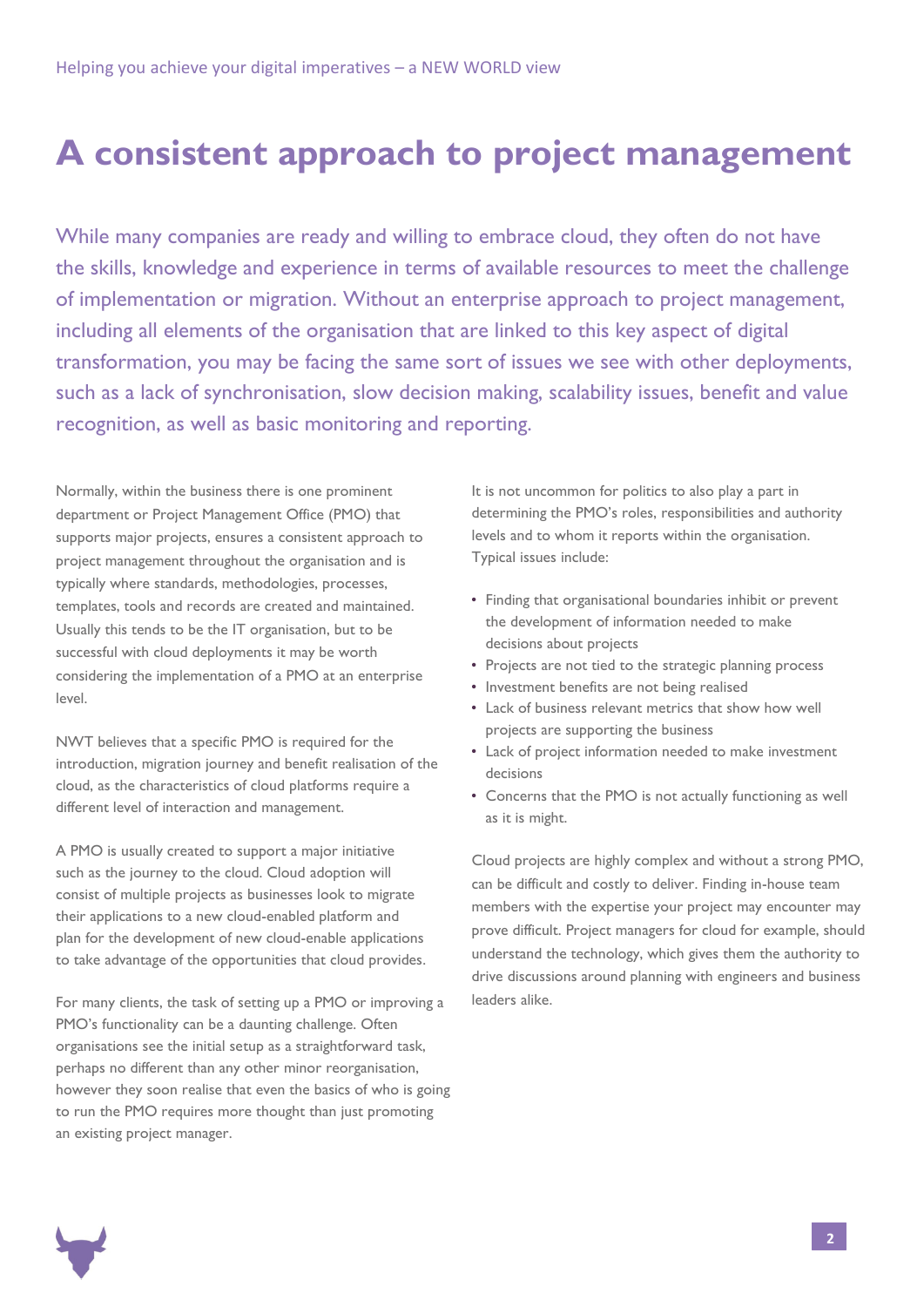Depending on complexity or scale, cloud plans can take time to execute fully. During this time strategy can change, staff can change and new lines of business can launch. All too often, there is poor or unclear communication to business leaders from the engineering teams on the ground. Engineers see a bulleted list of strategies that have little impact on their tickets, and business leaders see a list of in-progress features with unclear ties back to their vision, you cannot afford to have weak project managers (PMs) running in between them.

When a strong PMO is not in place on a cloud project, engineers are often the ones who suffer most. Frequently, it means an overload of tickets for unrelated projects in multiple lines of business, which lowers efficiency and increases dissatisfaction.

Common signs that an existing PMO may not be delivering the expected Return on Investment (ROI) include:

- Being surprised by projects that seem to be suddenly in trouble
- Project management practices are not spreading throughout the organisation as expected
- The PMO has not proven to be the training ground it was expected to be for up-and-coming project managers and leaders.

The problem with bringing together a potentially disparate group of people with varied skills, who may, or may not, have worked together is that they may all have their own (and occasionally entrenched) ways of working. Failed or poorly delivered project can result in costly over runs, scope creep and worse, non-compliance with the needs of the business.

PMO as-a-Service (PMOaaS) resolves these challenges by providing a distinct set of project management services around an industry sector, business function or technology portfolio such as cloud.

PMOaaS shifts the PMO from being seen merely as an admin function within IT towards a more progressive, customer oriented, adaptive and responsive approach. PMO practitioners not only create their services, but also understand how they are operated, assessed, improved on, and ultimately retired, when no longer fit-for-purpose.

There are several PMOaaS models:

**The Supportive PMO:** The supportive PMO generally provides support in the form of on-demand expertise, access to information and expertise on other projects. This can work in an organisation where projects are done successfully in

a loosely controlled manner and where additional control is deemed unnecessary. The PMO is primarily a support service that collects, compiles and reports on information. Outsourcing the coordinator role in your organisation is relatively low cost and quick to implement.

**The Governance PMO:** This model assumes that the PMO is responsible for defining and controlling use of methodologies, standards, templates and policies related to project delivery. This is where many companies get stuck when trying to implement an effective PMO with internal staff. It makes sense to leverage the proven methods and best practices that a provider can bring.

**The Directive PMO:** With this model, the PMO is accountable for the project management function within the company and responsible for providing program and project management resources to run projects. This role, coupled with the governance model, typically provides the best value for your investment. This type goes beyond control and takes over the projects by providing the project management experience and resources to manage the project. As organisations undertake projects, professional project managers from the PMO are assigned to the projects.

This injects a great deal of professionalism into the projects, and since each of the project managers originates and reports back to the directive PMO, it guarantees a high level of consistency of practice across all projects. This is effective in larger organisations that often matrix out support in various areas.

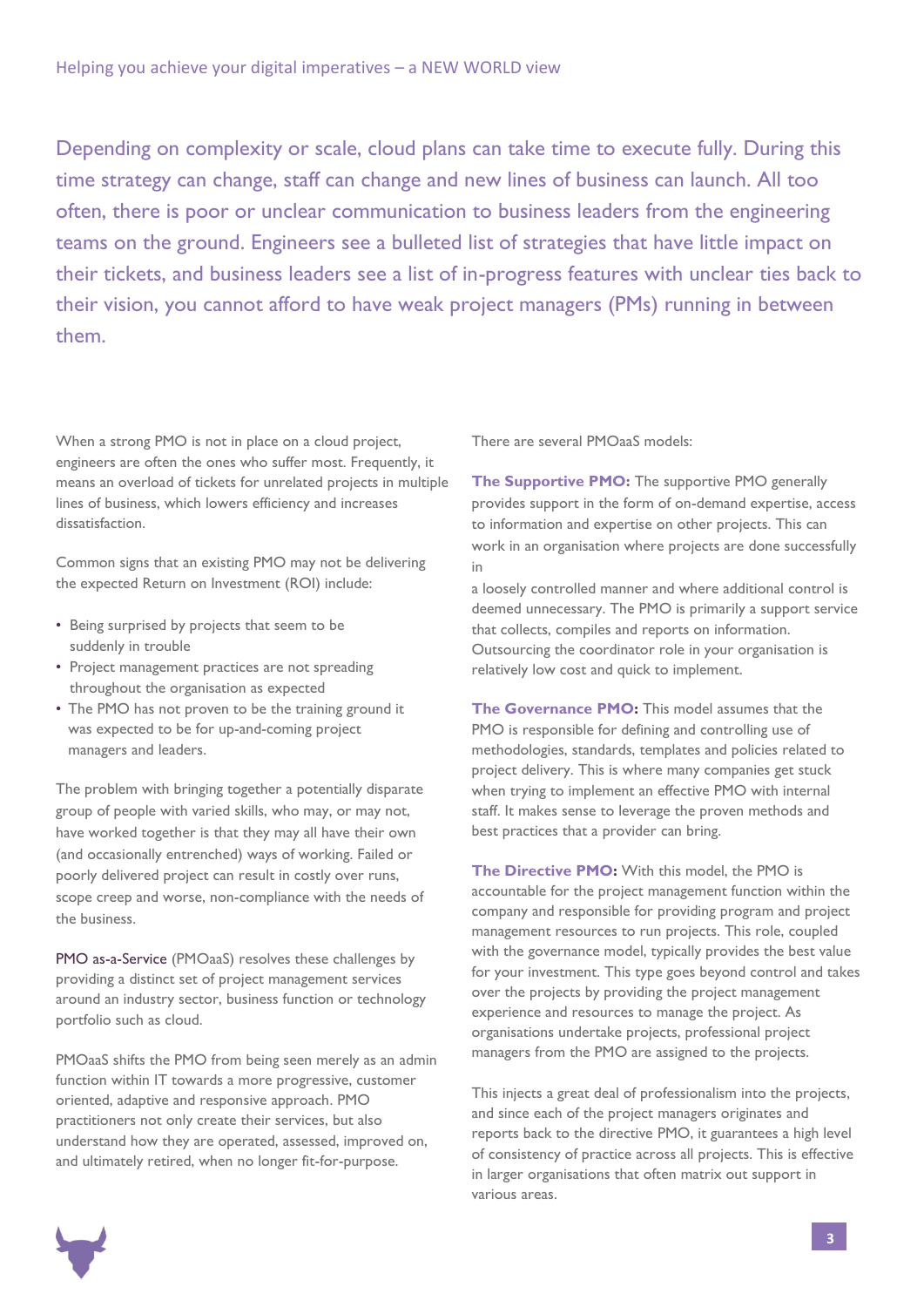### **Why it pays to work with a managed service provider**

The internal implementation of a PMO governance model can be costly. Building the inhouse expertise and implementing the technology required to achieve any benefit can turn into expensive learning exercises that delay and often derail results. To meet these challenges, companies have turned to PMOaaS, which provides an external perspective that can help to quickly assess process and programme issues, kick start projects or get floundering projects back on track.

PMOaaS should help companies improve the communication, control, execution and ultimately the profitability of projects by establishing a project framework that enables faster and more effective decision-making. These initiatives may include staff utilisation, on-boarding and off-boarding employees and contractors, timesheets, process management, benefit management as well as project setup and monitoring.

PMOaaS can be a key enabler for success by aligning strategy, investment and execution. This is paramount when one looks to translate corporate strategy into tangible activities. Without formal policies in place to connect corporate strategy with execution, well-articulated management processes are likely to miss the mark on meeting an organisation's goals. Implementing a PMO can directly link senior management to the inner workings of the project management team, creating seamless, effective projects that do not lose sight of corporate objectives.

If project management is not a core competency, then you could consider PMOaaS.

PMOaaS will help reduce the time taken to set up a PMO and transform PMO into a value delivery function, eliminate the operational issues in running a standalone offer and add strategic value to the organisation through implementation of effective governance. Importantly it will also provide an invaluable external industry perspective on your programme of work and help you to establish the best PMO framework and services for your organisation. In addition, you will be able to define proven best practices and approaches that will work within your own organisation and build your own capability internally.

PMOaaS can not only reduce costs, but it can also become a lever for driving business growth and innovation, organisational change management, stakeholder engagement

and the facilitation of a more agile, responsive enterprise. With the PMOaaS model in place, an experienced, accountable team takes responsibility for ensuring that plans, dependencies, risks and issues, changes, project documentation, quality and costs are managed in a controlled manner. They can also take responsibility for ensuring that progress and exceptions are openly and objectively reported to the relevant governance body and stakeholders in a timely and consistent manner.

#### **The benefits of PMOaaS**

As with other forms of service management, PMOaaS improves operational efficiency and reduces costs. The managed service provider is entirely focused on the task at hand and understands what it takes to effectively implement and run a PMO. They also have subject matter expertise to build standards and methods that form a flexible framework while also producing predictable and measurable outcomes quickly.

Another advantage is in the cost avoidance associated with failed projects. Projects that implement the wrong solutions, take longer than planned or are over budget can be extremely costly.

When PMO duties are left to internal staff who are typically pulled in several directions, output may be less successful. One of the best strategic advantage of PMOaaS is that resource can be released to focus on core business competencies.

An effective PMO is a catalyst for greater efficiency as it allows an organisation to do more quality work with fewer resources and less risk. The result of these benefits is an improved project success rate in the organisation.

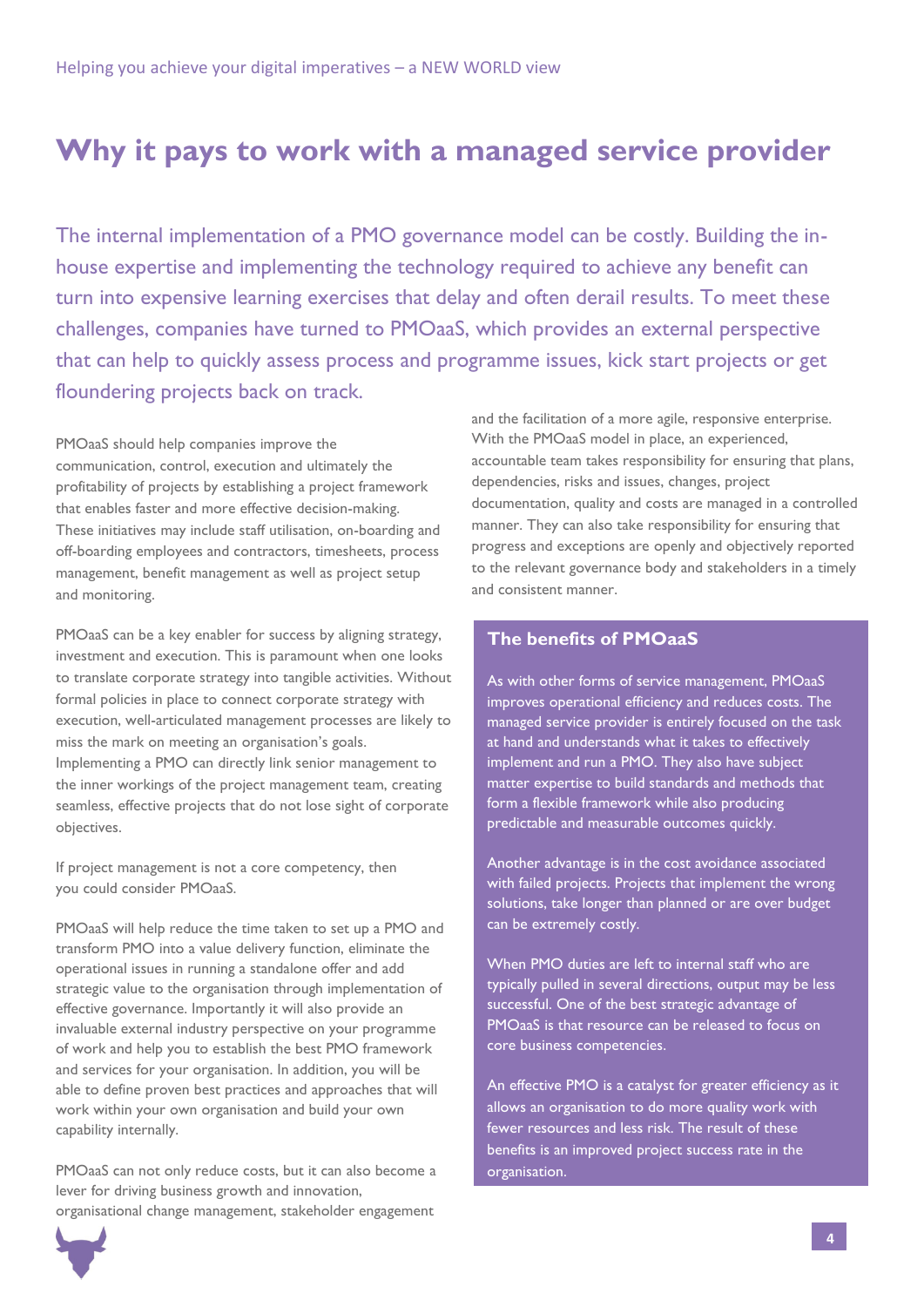# **Selecting a PMO partner**

So how do you choose the right service partner to take over your PMO and foster future success for your business? Choosing the right outsourcing partner can make or break your business, so it pays to do some homework. Just like any company, the quality and value are largely determined by the workforce operating behind the scenes. You need to know that the managed service team that you have committed to have the experience, dedication and motivation that will help your business to thrive.

You need a partner that understands your methodologies, processes and project organisation to make a comprehensive recommendation that ultimately identifies and prioritises project requirements, maps them with business strategy and delivers actionable insights. Only then can they define a roadmap to move from your current "as is" state to your "to be" state or desired outcome.

Any managed service must start with some form of indepth evaluation of your business' current state including strategic business alignment, scope, planning, prioritisation, budget and risk

Many companies in the outsourcing market space are most successful as niche players. This type of strategy often produces success and growth because these companies focus exclusively within their core competencies. A logical extension to this strategy is to develop a strong partnership model. This will allow these niche players to provide customers with additional services as an extension of their core capabilities without taking on the infrastructure internally. There are two key elements in the foundation on which a successful partnership model is built.

First, selected partners should complement your business without straying too far from your core competencies. If, for example, your company has already developed an expertise in mobile network implementations, but you also understand the linkage to infrastructure build, then your company's value to the customer can increase significantly by developing partnership with a company with infrastructure build expertise. Furthermore, outsourcing these responsibilities to a second corporation will decrease the strain to your personnel who may not be fluent in this service your company is called upon to deliver only on occasion.

The second element that contributes to a successful partnership is the amount of due diligence completed before engaging another enterprise to be part of your network.

Find partners that run their business in a complementary pattern to your own. Ensure that they are financially viable, and that this partnership is as important to them as it is to you and, ultimately, to your customer. Each company selected must also have the training (certification, if required), business practices, and geographic coverage necessary to meet the requirements you define.

Each time you select a partner, the details of the subcontractor's agreement and service level expectation need to be finalised so that when an opportunity presents itself, both you and your new partner will be ready to deliver to the customer.

Finally imagine being able to hold internal staff to a rigorous service level agreement (SLA) with financial and contractual penalties for missed metrics. Since this may not be feasible, focus your attention instead on defining SLAs with your PMO partner. The SLA should have strict guidelines for managing scope, quality, budget, schedules, and other risks.

The benefits of outsourcing your PMO are plain to see, and we encourage you to consider it for your organisation.

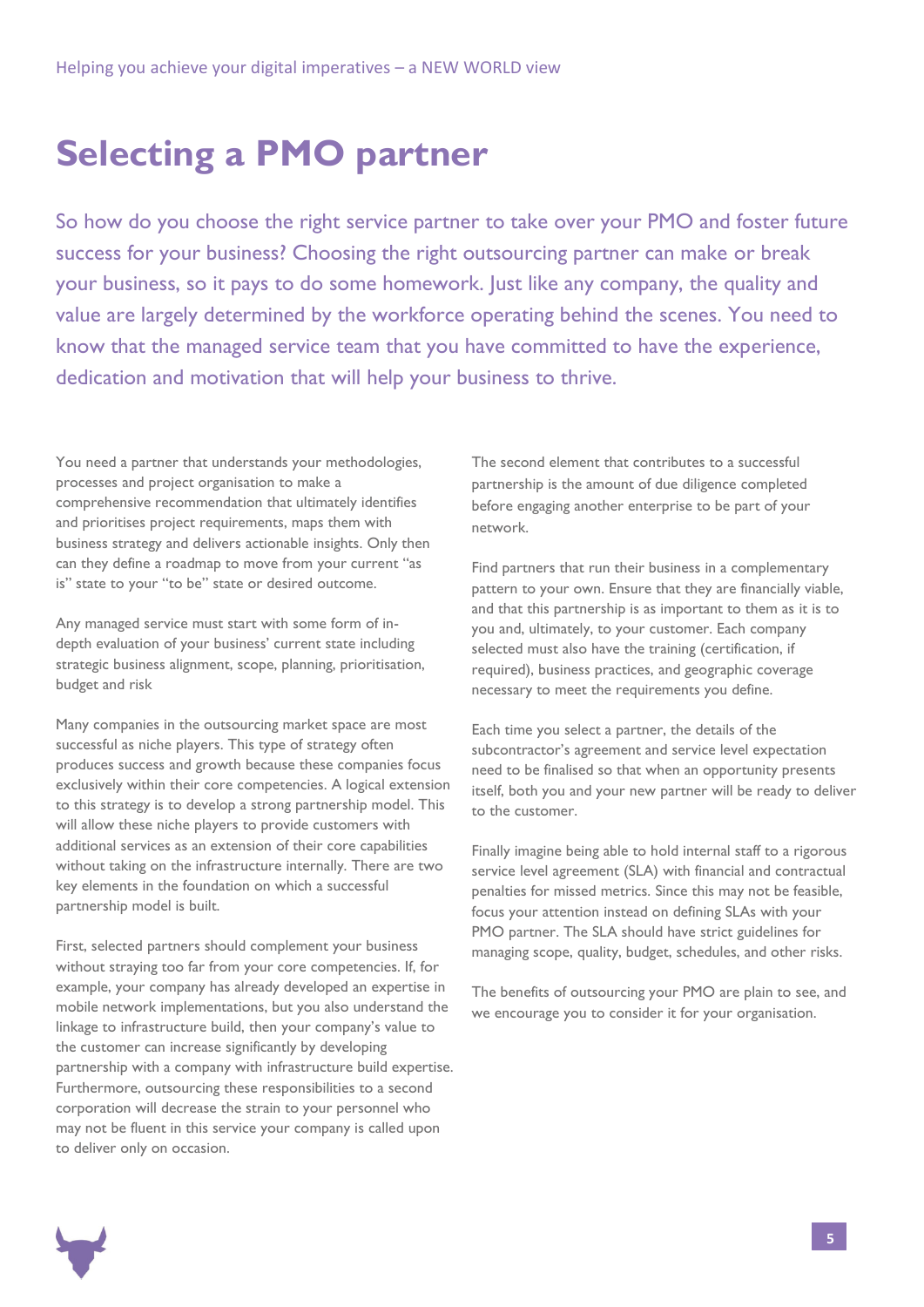## **Making it happen with NWT**

No matter how much planning happens, the journey to the cloud can be unpredictable. Unforeseen issues and roadblocks can present themselves in any complex undertaking – especially when organisations are new to a paradigm-shifting technology like the public cloud. If you are about to kick off a new cloud project or are struggling to keep your current cloud on track, NWT will help you to unite business leadership with those professionals executing the work.

NWT recognises that every customer is different in their approach, the types and scale of projects being delivered and their view on how they want the PMO to run as part of their overall organisational governance. Therefore, we are also flexible on how we can help you as we know that the role of the PMO will be different across the lifecycle of the project(s). To that end, our service can be tailored around the specific needs of your organisation. We can provide consultancy to advise on how best to create and run a PMO, provide high-calibre, on-demand expertise or deliver a fully managed PMOaaS if that is what is right for your business.

Years in the field have revealed one critical theme common across all implementations; success lies in the ability of the PMO to align itself correctly with the organisation. While this may sound obvious, it is not uncommon for misalignments to occur, whether subtle or more overt. At NWT, we have found that the most successful and valued PMO's are the ones that continually realign themselves; sometimes adjusting their roles slightly as inevitable organisational changes occur.

When planning and building a PMO model, NWT ensures that it is done in a manner which compliments the existing structure of the organisation. As a leader in project management consulting, NWT brings you experts who can address common areas of concern including scope, resource planning, forecasting and other business demands. We can work with you to deploy a new PMO, operate a PMO or optimise and enhance an existing PMO to meet a set of evolving challenges, functions and services.

Whichever option you choose, you can be sure that our experienced consultants have the business and project management skills and expertise needed to manage cloudbased engagements including an in-depth knowledge of:

- Commercial management including effective budget management across an organisation, programme or product view within the constraints of the project
- Enterprise architecture to ensure new applications are developed with the correct business and technical requirements to work seamlessly with existing applications hosted in the cloud and onsite
- Contract negotiation skills
- Security, performance and redundancy measures
- Designing, building, migrating and managing both workloads and applications in the cloud (across many different platforms)
- Analysing and assessing the current environment
- Creating a cloud strategy based on the business and technical needs of the business
- Cloud migration methodology
- Envisioning the ideal solution including appropriate scoping
- Building a roadmap to success that considers both technical and non-technical characteristics of your business landscape
- Building successful teams and helping them to maintain a focus on delivery
- Solving issues and unblocking issues between teams or departments at the highest level.

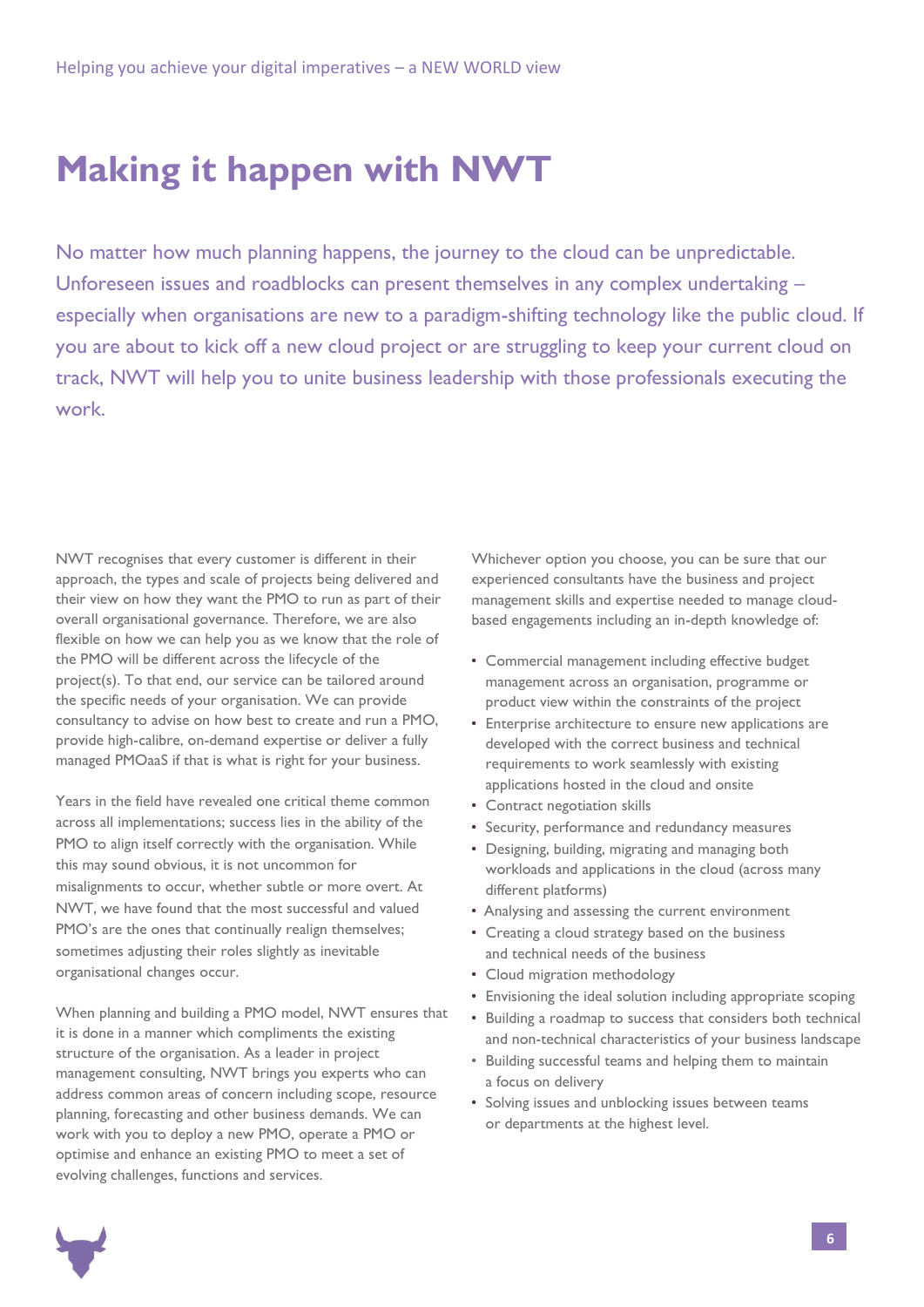

Constant communication, incorporating organisational change management, is crucial to the success and is a core tenet of our PMO operating model. Performance measures are collectively established upfront and progress toward established goals is continually evaluated via quality and performance reviews.

There are many different roles that PMO's can fulfil and these vary from one organisation to another, but typically, the following functions may be supported:

- Centre of excellence developing and maintaining project management methodologies, standards and templates thereby increasing organisational capability
- Selecting and maintaining enterprise tools
- Supporting enterprise portfolio management through governance, reporting, KPIs, metrics and analysis
- Supplying project management expertise and support to project teams
- Providing project management education and training to the organisation
- Developing career paths and certifications
- Talent management developing leaders, project managers and team members who can drive improved project performance and step into larger roles in the future.

PMOaaS is a shift in the way that we think about project management and how we do it. At NWT, we believe that project management is about getting new things done as successfully as possible. Our PMOaaS provides access to high-quality professionals, resources and tools at a flexible and predictable cost.

Our service portfolio offers a true end-to-end service, from IT advisory, business analysis services through to programme and project delivery ensuring that your technology-oriented projects are conducted in a well-managed, consistent and discipline approach within an assigned budget and in a timely manner.

Whether you want to kickstart or ramp up a project we can provide the expertise you need on demand. You will be able to dial resource up and down in sync with your delivery needs, giving you more control over your costs.

If you would like to understand more about our PMOaaS please contact [info@newworldtech.io](mailto:%20info%40newworldtech.io?subject=) indicating your area of interest and a member of our team will contact you to discuss how we can help.